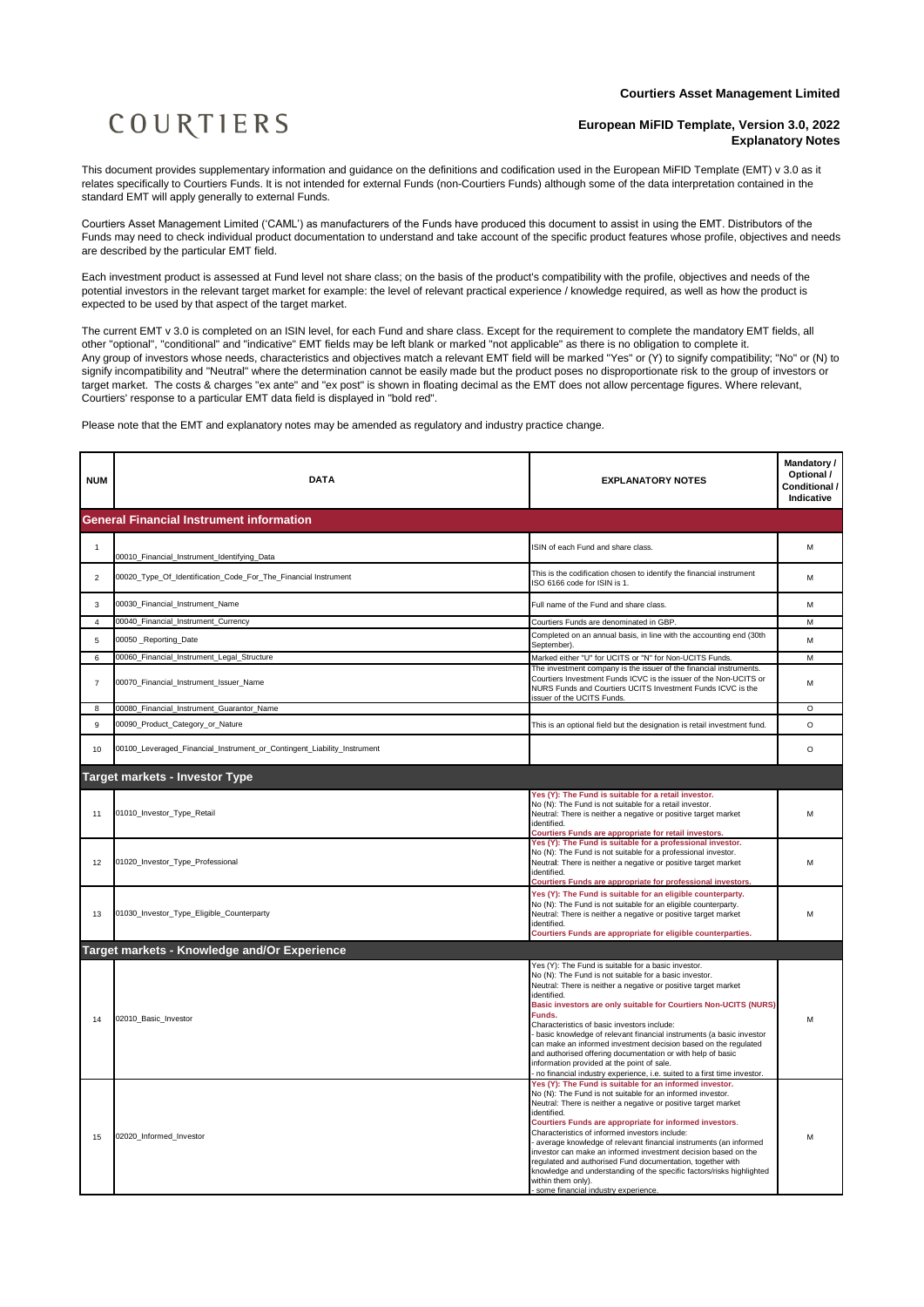| 16 | 02030_Advanced_Investor                                                | Yes (Y): The Fund is suitable for an advanced investor.<br>No (N): The Fund is not suitable for an advanced investor.<br>Neutral: There is neither a negative or positive target market<br>identified.<br>Courtiers Funds are appropriate for advanced investors.<br>Characteristics of advanced investors include:<br>good knowledge of relevant financial products and transactions.<br>financial industry experience or accompanied by professional<br>nvestment advice or included in a discretionary portfolio service                                                                                                                                                                                     | м       |
|----|------------------------------------------------------------------------|-----------------------------------------------------------------------------------------------------------------------------------------------------------------------------------------------------------------------------------------------------------------------------------------------------------------------------------------------------------------------------------------------------------------------------------------------------------------------------------------------------------------------------------------------------------------------------------------------------------------------------------------------------------------------------------------------------------------|---------|
| 17 | 02040_Expert_Investor_Germany                                          |                                                                                                                                                                                                                                                                                                                                                                                                                                                                                                                                                                                                                                                                                                                 | O       |
|    | <b>Target markets - Ability To Bear Losses</b>                         |                                                                                                                                                                                                                                                                                                                                                                                                                                                                                                                                                                                                                                                                                                                 |         |
| 18 | 03010_No_Capital_Loss                                                  | Yes (Y): The Fund is suitable for investors who cannot bear any capital loss.<br>The potential investors in this group would expect the Fund to be guaranteed<br>and the full investment value protected.<br>No (N): The Fund is not suitable for investors who cannot bear any<br>capital loss. There is no guarantee and the full investment value is at<br>risk.<br>Neutral (Neutral): There is neither a negative or positive target market<br>identified.<br>Courtiers Funds are not appropriate for investors who cannot bear capital<br>loss; our financial products provide no capital/value quarantee.                                                                                                 | м       |
| 19 | 03020_Limited_Capital_Loss                                             | Yes (Y): The Fund is suitable for investors who are seeking to preserve capital<br>or can bear limited capital loss. The potential investors in this group would<br>expect the Fund to be partially guaranteed and a percentage of the investment<br>protected.<br>No (N): The Fund is not suitable for investors seeking to preserve<br>capital or who can bear limited capital loss. There is no partial<br>guarantee and the investment is not protected.<br>Neutral: There is neither a negative or positive target market identified.<br>Courtiers Funds are not appropriate for investors who cannot bear limited<br>capital loss; our Funds provide no quarantee and the investment value is at<br>risk. | м       |
| 20 | 03030_Limited_Capital_Loss_Level                                       |                                                                                                                                                                                                                                                                                                                                                                                                                                                                                                                                                                                                                                                                                                                 | $\circ$ |
| 21 | 03040_No_Capital_Guarantee                                             | Yes (Y): The Fund is suitable for investors seeking no capital<br>guarantee. The investment is not protected.<br>No (N): The Fund is not suitable for investors seeking capital<br>quarantee. The investment is not protected.<br>Neutral: There is neither a negative or positive target market<br>identified.<br>Courtiers Funds are appropriate for investors seeking no capital<br>guarantee. The Funds provide no guarantee nor protection. 100%<br>capital at risk.                                                                                                                                                                                                                                       | M       |
| 22 | 03050_Loss_Beyond_Capital                                              | Yes (Y): The Fund is suitable for investors who can bear losses<br>beyond the capital invested.<br>No (N): The Fund is not suitable for investors who are willing to<br>bear losses beyond the capital invested.<br>Neutral: There is neither a negative or positive target market<br>identified.<br>Courtiers Funds are not appropriate for investors seeking loss beyond<br>the investment amount. The Funds do not intend to result in losses<br>beyond the capital invested, however there is no guarantee the<br>investment objectives will be achieved over any period of time.                                                                                                                           | м       |
|    | Target markets - Risk Tolerance                                        |                                                                                                                                                                                                                                                                                                                                                                                                                                                                                                                                                                                                                                                                                                                 |         |
| 23 | 04010_Risk_Tolerance_PRIIPS_Methodology                                | Not applicable.                                                                                                                                                                                                                                                                                                                                                                                                                                                                                                                                                                                                                                                                                                 | С       |
| 24 | 04020_Risk_Tolerance_UCITS_Metholodology                               | The synthetic risk reward indicator (SRRI) is a measure of a Fund's<br>risk and reward profile; on a scale of 1 - 7 based on historical data.<br>See the latest KIID and NURS KII documents for more information on<br>the SRRI for each Fund and share class.                                                                                                                                                                                                                                                                                                                                                                                                                                                  | C       |
| 25 | 04030_Risk_Tolerance_Internal_Methodology_For_Non_PRIIPS_and_Non_UCITS | Not applicable. The risk of each Fund will be detailed as<br>low/medium/high in the absence of a KIID.                                                                                                                                                                                                                                                                                                                                                                                                                                                                                                                                                                                                          | С       |
| 26 | 04040_Risk_Tolerance_For_Non_PRIIPS_and_Non_UCITS_Spain                |                                                                                                                                                                                                                                                                                                                                                                                                                                                                                                                                                                                                                                                                                                                 | O       |
| 27 | 04050_Not_For_Investors_With_The_Lowest_Risk_Tolerance_Germany         |                                                                                                                                                                                                                                                                                                                                                                                                                                                                                                                                                                                                                                                                                                                 | O       |
|    | Target markets - Client Objectives & Needs                             |                                                                                                                                                                                                                                                                                                                                                                                                                                                                                                                                                                                                                                                                                                                 |         |
| 28 | 05010_Return_Profile_Preservation                                      | Yes (Y): The Fund has a specific capital preservation objective.<br>No (N): The Fund has no capital preservation objective.<br>Neutral: There is neither a negative or positive target market<br>identified.<br>Courtiers Funds do not specify a capital preservation objective.                                                                                                                                                                                                                                                                                                                                                                                                                                | M       |
| 29 | 05020_Return_Profile_Growth                                            | Yes (Y): The Fund has a specific growth preservation objective.<br>No (N): The Fund has no growth preservation objective.<br>Neutral: There is neither a negative or positive target market<br>identified.<br>Courtiers Funds specify a growth preservation objective.                                                                                                                                                                                                                                                                                                                                                                                                                                          | M       |
| 30 | 05030 Return Profile Income                                            | Yes (Y): The Fund has a specific income preservation objective.<br>No (N): The Fund has no income preservation objective.<br>Neutral: There is neither a negative or positive target market<br>identified.<br>Courtiers Funds specify an income preservation objective.                                                                                                                                                                                                                                                                                                                                                                                                                                         | M       |
| 31 | 05040_Return_Profile_Hedging                                           | Yes (Y): The Fund is suitable for an investor seeking to hedge their<br>exposure.<br>No (N): The Fund is not suitable for an investor seeking to hedge their<br>exposure.<br>Neutral: There is neither a negative or positive target market<br>identified.<br>Courtiers estimate a neutral target market for the hedging profile, as<br>the Funds are unlikely to be incompatible with the needs of an investor<br>who is either seeking to hedge exposure or not.                                                                                                                                                                                                                                              | м       |
| 32 | 05050_Option_or_Leveraged_Return_Profile                               | Yes (Y): The Fund is suitable for an investor seeking to leverage their<br>investment.<br>No (N): The Fund is not suitable for an investor seeking to leverage<br>their investment.<br>Neutral: There is neither a negative or positive target market<br>identified.<br>Courtiers estimate a neutral target market for the leverage return<br>profile, as the Funds are unlikely to be incompatible with the needs of<br>an investor who is either seeking to leverage returns or not.                                                                                                                                                                                                                          | м       |